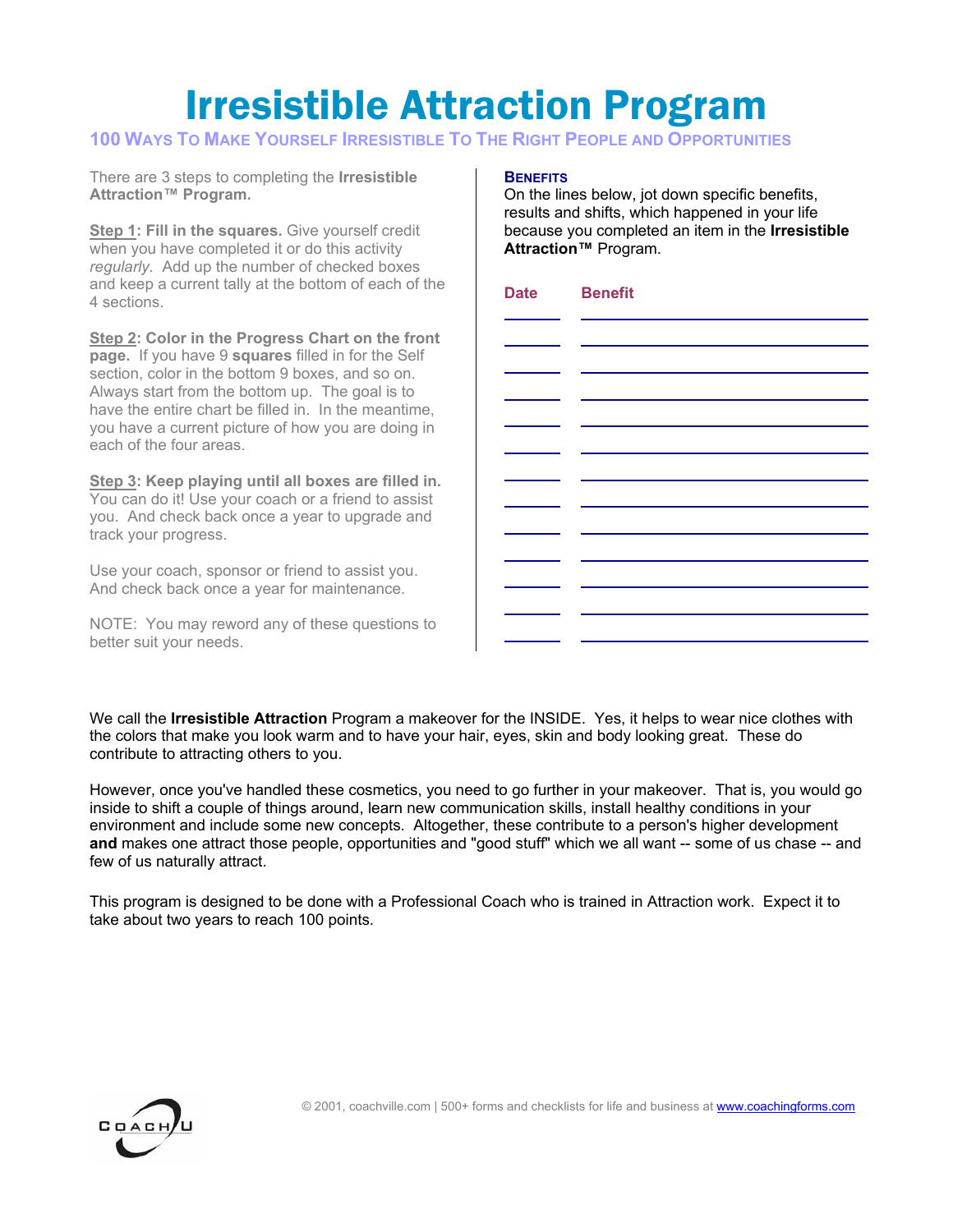#### **\_\_\_ Number of boxes checked (25 max)**

## **A. RELATING SKILLS TO MASTER**

- $\Box$  I don't just listen to or understand people: I really hear them; they have an experience of being gotten.
- $\Box$  People get the clear feeling that I stand up for them, regardless of how they are feeling. I don't just love, support or help them; I require their best.
- $\Box$  When I have something to say, I phrase it so people can both hear it and benefit from it, forever - I speak in messages, not clichés, opinions or possibilities.
- $\Box$  I communicate fully in the moment. I don't hold back, wait until later, explain my feelings, censor my thoughts - I share it fully.
- $\Box$  I can see faults in people, but whenever I
- $\Box$  I speak unconditionally constructively. I don't do constructive criticism, do subtle digs or remind someone what they coulda, oughta, shoulda done. Regardless.
- $\Box$  When I do a task or job, nothing about it comes back to bite me for at least 5 years - I do fully handle tasks, of which I am proud. Good isn't enough.
- $\Box$  I grant people the power, acknowledgement and room they deserve and need; I am a big person. I don't try to take credit, diminish another, or hold back my praises. Yet, I don't puff people up.
- $\Box$  I see and want a lot for many people, and they can feel this. But I don't have to have it for them.
- $\Box$  I don't just tell people I care, I show it, at least once per day. And I show it in a way that they would want me to, not the way I necessarily want to.
- $\Box$  When I talk, I use the word You four times as often as the word I. And people appreciate this.
- $\Box$  I'd say I am twice as interested (in the person, not just the information or news) than I am interesting.
- $\Box$  I have people see themselves clearly by my being.
- $\Box$  I can discern immediately if someone is good for me; if they are not, I exit. I don't go for losers and I don't get seduced by the possibilities of what could happen or who they could be.
- $\Box$  I am interdevelopmental with people: I am not codependent, dependent or merely interdependent.
- $\Box$  I can be with people.
- $\Box$  I am grateful to and for others and they feel it. This is not indebtedness nor do I overwhelm or smother them with affection; nor am I merely thankful or appreciative - I am simply and purely grateful for who is in my life and how they help me be me.
- $\Box$  I cause.
- $\Box$  Others model parts of their lives after mine.
- Everything I do is a contribution.
- $\Box$  I grant everyone I've met and not met a lifetime of forgiveness in advance.
- $\Box$  I share those gifts, which I can afford to give.
- $\Box$  I always say just the right thing to others.
- $\Box$  I show I care; I don't just talk about it.
- $\Box$  I give the gifts that the other person really wants.
- $\Box$  I put my needs first.

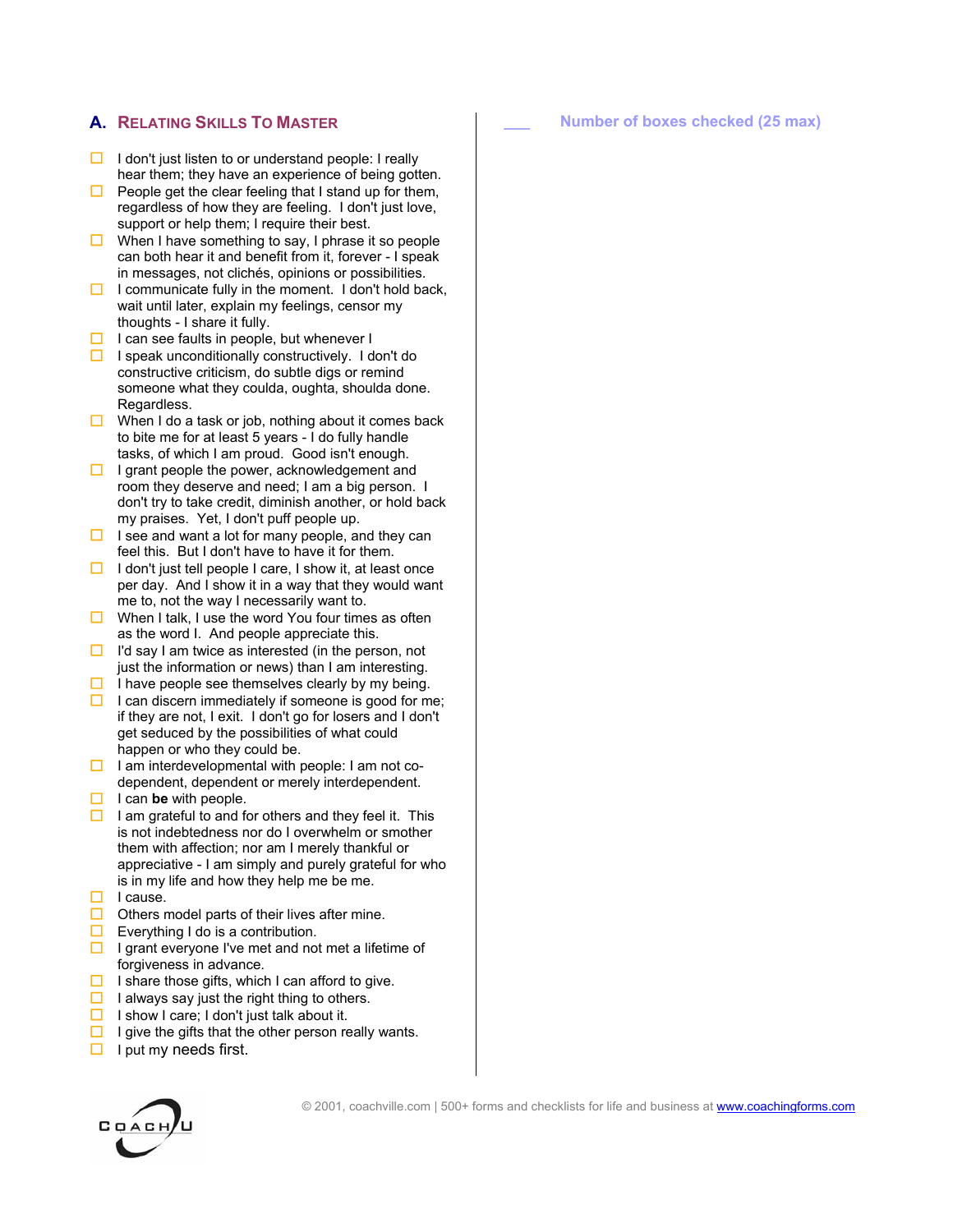## **B. CONDITIONS TO HAVE IN YOUR LIFE**

- $\Box$  I have nothing unresolved or unfinished. (90+ on Clean Sweep)
- $\Box$  I am over my addictions and healthy and well. (90+ on Addiction & Conditions Index)
- $\Box$  I am a part of a full, successful and happy community of people who love me as I am.
- My needs are met! (Need*Less* at 90+)
- $\Box$  I have enough phrasing to fully express my feelings, sensations and problems.
- $\Box$  I am able to want a tremendous amount, but crave nothing.
- $\Box$  My life is set up so I have really neat things, people or activities to look forward to all of the time.
- $\Box$  I express my Values. (Tru Values 90+)
- $\Box$  I know where I am on my Path of Development and I am moving forward effortlessly. (300+ on Attainments Program)
- $\Box$  I have much more than I need. (Reserve Index 90+)
- $\Box$  I get my source and power from other than just me.
- $\Box$  I am virtually adrenaline free and I catch myself immediately if I get caught up in something.
- $\Box$  The goals I have turn me on and that's enough for me.
- $\Box$  My standards are clear and they are high; they support me, yet I am not constrained by them.
- $\Box$  I have accepted what is "so" and take actions from reality, rather than living in a world of hope or fantasy.
- $\Box$  I have reached my professional stride and my growth occurs naturally.
- $\Box$  Physically, I am very, very well.
- $\Box$  I have commitments, which excite me.
- $\Box$  I am leaving a legacy of which I am proud.
- $\Box$  I am at 90+ on the 100 Steps to Recovery Program.
- $\Box$  I am 75+ on the 100 Smiles Program.
- I have plenty of time. I am at  $90+$  on the Time Peace Program.
- $\Box$  I am really okay about and with myself.
- $\Box$  I am no longer trying to "make it" or prove anything.
- $\Box$  I am working on a special project, which is personally, and professionally fulfilling.

**\_\_\_ Number of boxes checked (25 max)**

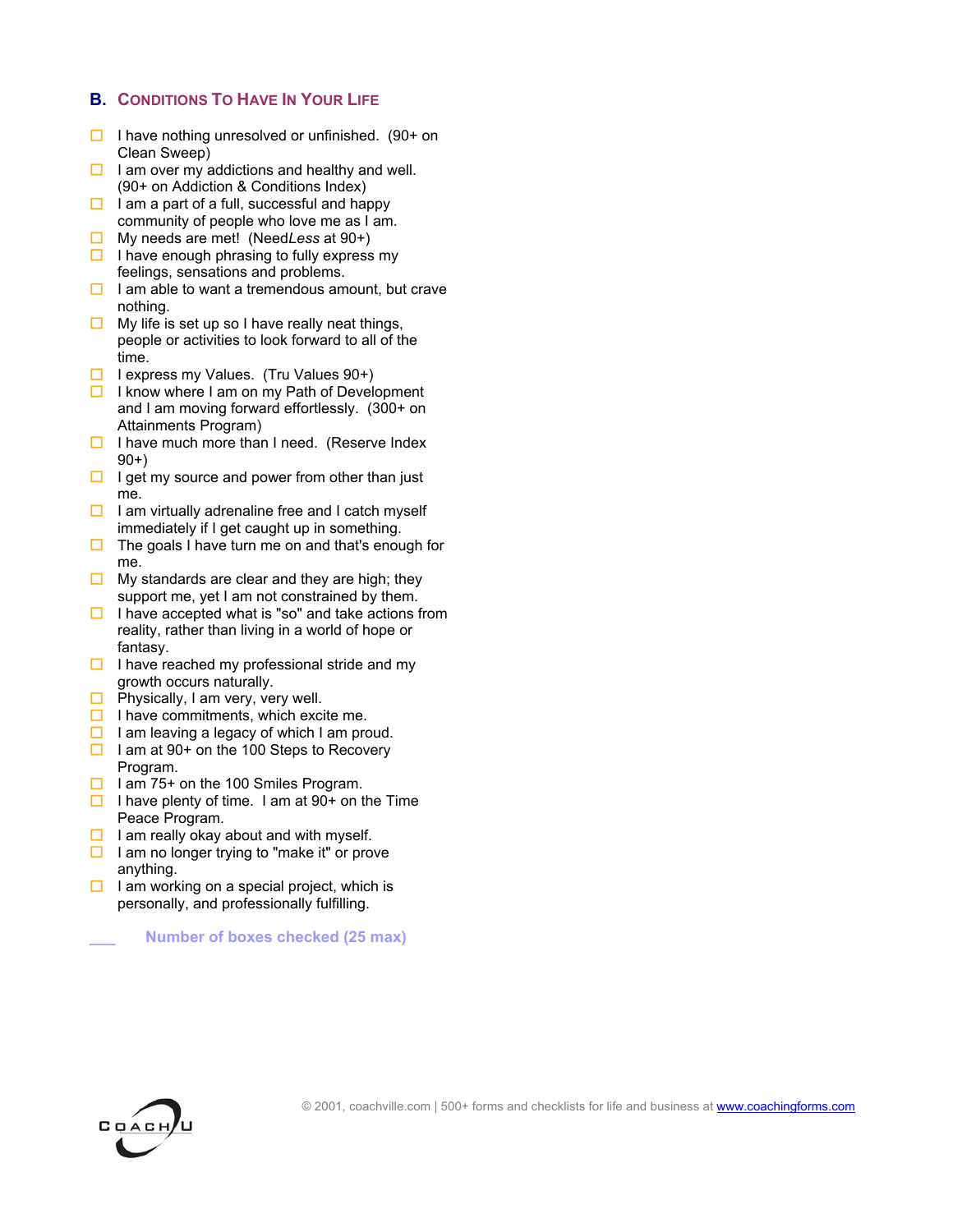## **C. CONCEPTS TO EMBRACE AND GET**

- $\Box$  There is you and there is me, but we're really all One when it comes down to it.
- $\Box$  People are absolutely perfect just as they are, even when it doesn't seem that way. And I make them right, because they are.
- $\Box$  Others are mirrors of me. As I find them more attractive, I find myself even more so.
- $\Box$  I attract people who are one step behind or one step ahead of me.
- $\Box$  The universe never lies; things are perfect as they are. (So don't fight them.)
- Responsibility is a privilege, not a duty or burden.
- $\Box$  Love is something you deserve, not earn.
- $\Box$  Making God right is the final step in personal development.
- $\Box$  Having enough money is a responsibility of adulthood and essential to be irresistibly attractive - not because of how much you have, but because of how little it has you.
- $\Box$  Nothing means anything, but things matter and I know what matters most to me.
- $\Box$  You have two parts the Ego and the Self. It is the latter to whom other Selves are attracted and the former to which other Egos are attracted.
- $\Box$  Everyone needs energy and motivation from some place and will do anything to keep the energy flowing. Your job is to choose your source of supply as if your life depended on it.
- $\Box$  Struggling is for actors, not humans.
- $\Box$  You already have all you need, but you may need to become aware of it all.
- $\Box$  You are as big as the people with whom you associate. Upgrade, please.
- $\Box$  Attempting to change people is fruitless, but you can help them become more of who they are.
- $\Box$  When your needs are met, you can afford to be attractive.
- $\Box$  Irresistible attraction is something that happens to you, not something you do, although you do cause it.
- $\Box$  Attraction is when they come to you; seduction is when you get to them.
- $\Box$  When you've made the choice to be fully alive for the rest of your life, you attract others who have made a similar choice.
- $\Box$  When you are grateful for what you have, even if it seems like it's not enough, you get a whole lot more. It is a test!
- $\Box$  It is okay to surrender to the counsel of friends. They know you.
- $\Box$  The more attractive you are, the fewer people will be attracted to you, but what a group *they* are.
- $\Box$  It is a skill to enjoy being fully engaged and participatory in life.
- $\Box$  You are attractive and not to everyone.

#### **\_\_\_ Number of boxes checked (25 max)**

### **D. WHAT I DON'T DO EVER**

- $\Box$  I don't gossip that is, I virtually NEVER speak about another person not present, either good news or bad.
- $\Box$  I simply do not tolerate anything or anyone. I am not uppity and obnoxious about it, but I either handle the situations fully or get the heck out.
- $\Box$  I do not complain rather I turn all my complaints and petty disturbances into requests that get accepted.
- $\Box$  I am over doing what I should, ought to, haveta, coulda; I now fully choose each moment, person and activity.
- $\Box$  Fight the flow. Oh, I have courage and I am committed and I can take a stand, but I will not hurt myself trying to prove something -- I take the path of least resistance and I get there, effortlessly.
- $\Box$  People may not cross my boundaries.
- $\Box$  I don't let myself get into the position where I have to make a decision based on the consequences. I am insured and insulated from almost every problem.
- $\Box$  I don't step over anything someone says to me that doesn't sound right.
- $\Box$  I don't wait; I respond immediately.
- $\Box$  I don't fight. I smile, instruct or walk away.
- $\Box$  I don't try to get too close to people -- either it is effortless or it's not worth it.
- $\Box$  I don't let people run their number on me.
- $\Box$  I don't say yes when I mean "no".<br> $\Box$  I don't over promise.
- I don't over promise.
- $\Box$  I don't try to puff someone else up, but I do speak with them in such a way that they feel good about themselves.
- $\Box$  I don't abuse my body in any way.
- $\Box$  I don't help people unless they are ready for it.
- $\Box$  I don't live in hope someone will change; they won't as long as I need them to.
- $\Box$  I don't process every thought I have; yet I don't blurt every thing either.
- $\Box$  I am not invested in other people, although I do invest in them.
- $\Box$  I don't get caught up in people's problems, even if I care deeply about them.
- $\Box$  I don't expect anything from anyone.
- $\Box$  I don't think my closest friends should meet all of my needs. I have these met by those who can.
- $\Box$  I don't isolate; I am with those who care about me.
- $\Box$  I don't hang with someone just to fill time; I fully enjoy them or I don't spend time with them. I don't tolerate anything less.

**\_\_\_ Number of boxes checked (25 max)**



© 2001, coachville.com | 500+ forms and checklists for life and business at www.coachingforms.com